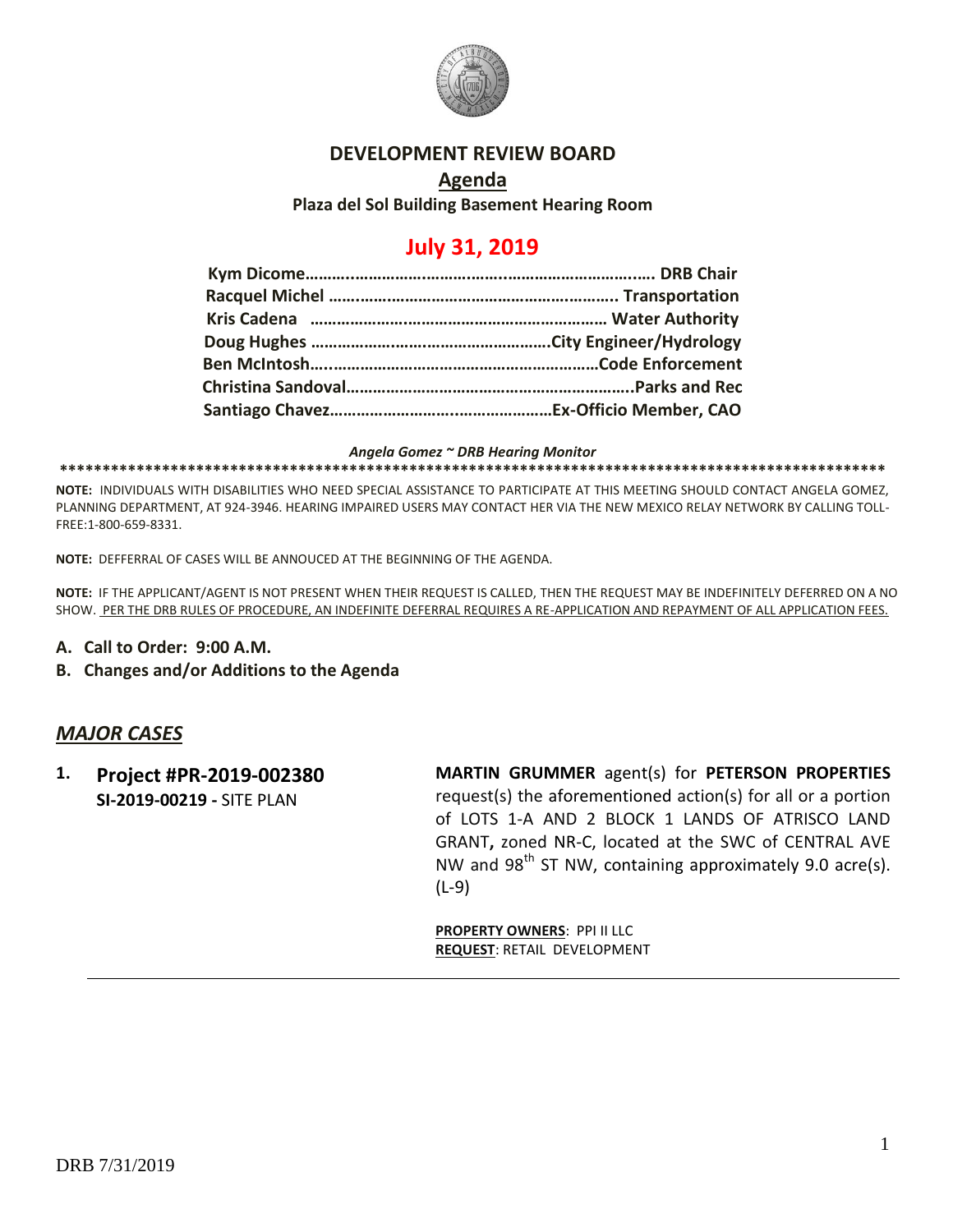| 2. | Project #PR-2019-002574<br>(1000032)<br>SI-2019-00191 - SITE PLAN                                                                                                | 4G DEVELOPMENT AND CONSULTING agent for RED<br><b>SHAMROCK 4 LLC</b> request(s) the aforementioned action(s)<br>for all or a portion of LOT 6 of LOTS 1 THRU 9 COORS<br>PAVILION, zoned C-2, located at the NWC of COORS BLVD<br>NW and ST JOSEPHS DR NW, containing approximately<br>1.1637 $\arccos 1.6 - 11$                                                                                                                                                                                                                                |
|----|------------------------------------------------------------------------------------------------------------------------------------------------------------------|------------------------------------------------------------------------------------------------------------------------------------------------------------------------------------------------------------------------------------------------------------------------------------------------------------------------------------------------------------------------------------------------------------------------------------------------------------------------------------------------------------------------------------------------|
|    |                                                                                                                                                                  | <b>PROPERTY OWNERS: RED SHAMROCK 4 LLC</b><br>REQUEST: FAST FOOD RESTAURANT WITH DRIVE THRU                                                                                                                                                                                                                                                                                                                                                                                                                                                    |
| 3. | Project #PR-2019-002402<br>SD-2019-00111 - PRELIMINARY PLAT<br>SD-2019-00112 - VACATION OF PUBLIC<br><b>EASEMENT</b><br>SD-2019-00116 - FINAL PLAT               | <b>HUSTON</b><br>INC.<br>agent(s)<br><b>TITAN</b><br><b>BOHANNAN</b><br>for<br><b>DEVELOPMENT</b> request(s) the aforementioned action(s) for<br>all or a portion of TRACT 11 PLAT OF TRACTS 11 THRU 12<br>AVALON SUBDIVISION UNIT 5, zoned NR-BP, located at the<br>NEC of BLUEWATER RD NW and 98TH STREET NW,<br>containing approximately 16.6729 acre(s). (K-9) [Deferred from<br>6/26/19, 7/10/19]<br>PROPERTY OWNERS: 98 <sup>th</sup> AND 1-40 LAND LLC<br>REQUEST: VACATE A PUBLIC UTLITY EASEMENT AND REPLAT INTO TWO<br><b>TRACTS</b> |
| 4. | Project #PR-2019-002573                                                                                                                                          | <b>GARCIA/KRAEMER &amp; ASSOCIATES agent(s) for JOHN JONES</b>                                                                                                                                                                                                                                                                                                                                                                                                                                                                                 |
|    | SI-2019-00190 - SITE PLAN<br>VA-2019-00217 - WAIVER                                                                                                              | request(s) the aforementioned action(s) for all or a portion<br>of LOT 5 BLOCK 17 TRACT 1 UNIT 3 A UNIT B NORTH<br>ALBUQUERQUE ACRES, zoned PD, located at 8500<br>GLENDALE AVE NE, east of BARSTOW ST NE and west of<br>VENTURA ST NE, containing approximately 0.8864 acre(s).<br>(B-20) [Deferred from 7/24/19]                                                                                                                                                                                                                             |
|    |                                                                                                                                                                  | <b>PROPERTY OWNERS: JONES MARK JOHN</b><br><b>REQUEST: SF HOME WITH MAJOR INFRASTRUCTURE</b>                                                                                                                                                                                                                                                                                                                                                                                                                                                   |
| 5. | Project #PR-2018-001996<br>(1010401, 1004404)                                                                                                                    | PRICE LAND AND DEVELOPMENT GROUP agent(s) for PV<br>TRAILS ALBUQUERQUE, LLC request(s) the aforementioned                                                                                                                                                                                                                                                                                                                                                                                                                                      |
|    | SD-2019-00028 - AMENDMENT TO                                                                                                                                     | action(s) for all or a portion of TRACT H, DURANGO UNIT 1                                                                                                                                                                                                                                                                                                                                                                                                                                                                                      |
|    | PRELIMINARY PLAT                                                                                                                                                 | (AKA DURANGO UNITS 3A & 3B), zoned R-1D, located on                                                                                                                                                                                                                                                                                                                                                                                                                                                                                            |
|    | <b>SD-2019-00023 - VACATION OF</b><br><b>TEMPORARY PUBLIC ROADWAY</b><br><b>EASEMENT</b><br><b>SD-2019-00030 - VACATION OF A PUBLIC</b><br><b>WATER EASEMENT</b> | WOODMONT AVE between RAINBOW AVE and PASEO DEL<br>NORTE BLVD, containing approximately 18.83 acre(s). (C-9)<br>[Deferred from 2/13/19, 2/27/19, 3/20/19, 3/27/19, 4/10/19, 5/8/19, 6/5/19,<br>6/26/19, 7/24/19                                                                                                                                                                                                                                                                                                                                 |
|    | <b>SD-2019-00031 - VACATION OF A PUBLIC</b>                                                                                                                      | <b>PROPERTY OWNERS: PV TRAILS ALBUQUERQUE LLC</b>                                                                                                                                                                                                                                                                                                                                                                                                                                                                                              |
|    | ROADWAY EASEMENT                                                                                                                                                 | REQUEST: AMEND PRELIMINARY PLAT FOR 35 RESIDENTIAL LOTS AND 1<br><b>TRACT</b>                                                                                                                                                                                                                                                                                                                                                                                                                                                                  |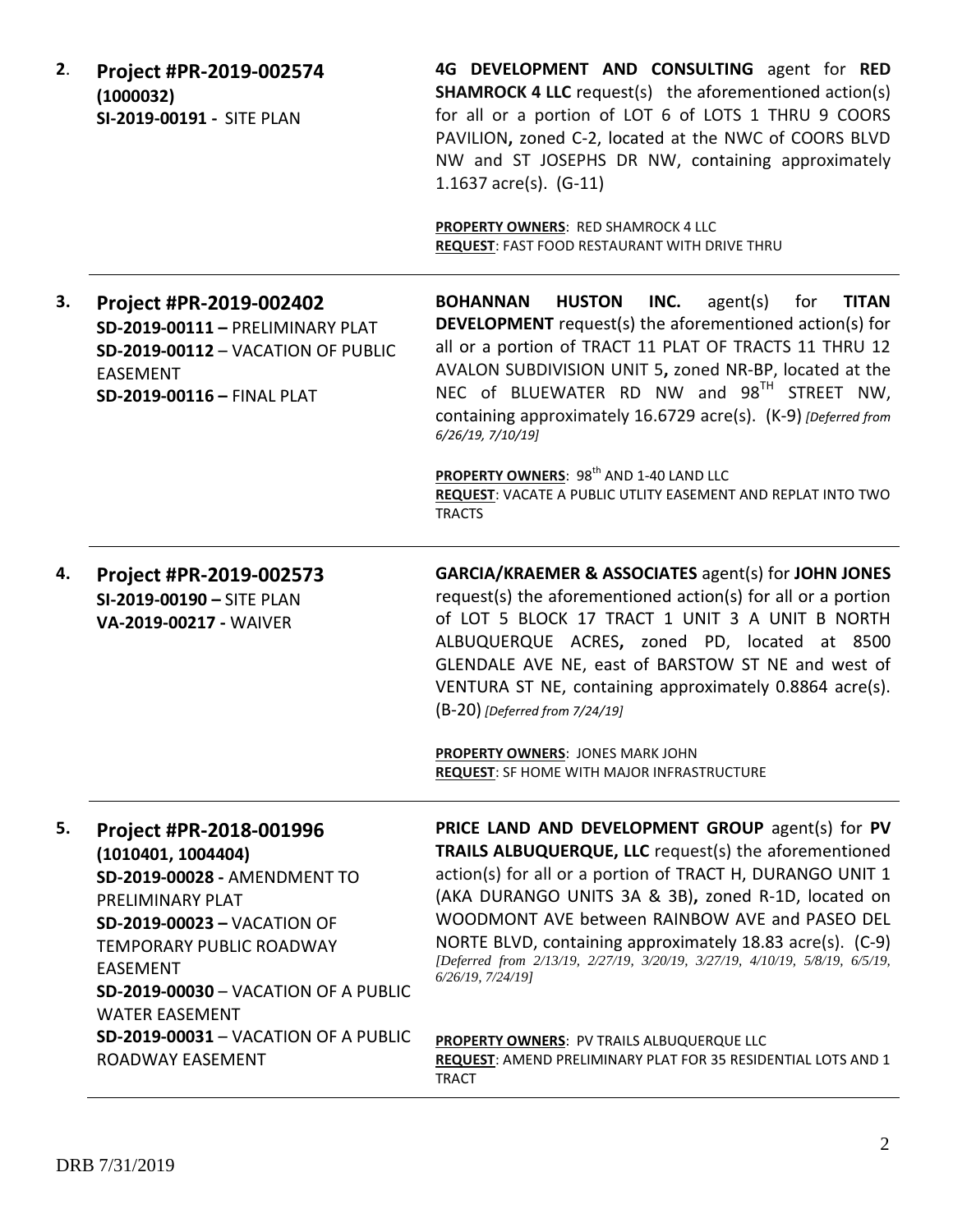**6. Project #PR-2018-001996 (1010401, 1004404) SD-2019-00024 -** PRELIMINARY PLAT **VA-2019-00032 –** TEMPORARY DEFERRAL OF SIDEWALK **VA-2019-00031** – SIDEWALK WAIVER **SD-2019-00029** – VACATION OF PUBLIC ROADWAY EASEMENT **SD-2019-00025** – VACATION OF A PUBLIC WATER AND SANITARY SEWER EASEMENT

**PRICE LAND AND DEVELOPMENT GROUP** agent(s) for **PV TRAILS ALBUQUERQUE, LLC** request(s) the aforementioned action(s) for all or a portion of TRACT H, DURANGO UNIT 1 (AKA DURANGO UNITS 4 & 5)**,** zoned R-1D, located on WOODMONT AVE between RAINBOW AVE and PASEO DEL NORTE BLVD, containing approximately 11.32 acre(s). (C-9) *[Deferred from 2/13/19, 2/27/19, 3/20/19, 3/27/19, 4/10/19, 5/8/19, 6/5/19, 6/26/19, 7/24/19]*

**PROPERTY OWNERS**: PV TRAILS ALBUQUERQUE LLC **REQUEST**: PRELIMINARY PLAT FOR 39 RESIDENTIAL LOTS

## *MINOR CASES*

**7. Project #PR-2019-002661 (1000575) SD-2019-00134** – VACATION OF PUBLIC EASEMENT **SD-2019-00135** – VACATION OF PUBLIC EASEMENT **SD-2019-00136** – VACATION OF PUBLIC EASEMENT **SD-2019-00137** – VACATION OF PUBLIC EASEMENT **SD-2019-00138** – VACATION OF PRIVATE EASEMENT **SD-2019-00139** – PRELIMINARY/FINAL PLAT **SD-2019-00140 –** PRELIMINARY/FINAL PLAT

**BOHANNAN HUSTON INC.** agent(s) for **PRESBYTERIAN HEALTHCARE SERVICES** request(s) the aforementioned action(s) for all or a portion of LOTS 1-A THRU 4-A AND 5-9 PRESBYTERIAN HOSPITAL-MAIN CAMPUS PHASE ONE**,**  zoned MX-H, located at 1100 CENTRAL AV SE east of I-25 and north of LEAD AVE SE, containing approximately 11.9575 acre(s). (K-15)

**PROPERTY OWNERS**: PRESBYTERIAN HEALTHCARE SERVICES **REQUEST**: VACATIONS OF VARIOUS EASEMENTS AND REPLAT

**8. Project #PR-2019-002519 SD-2019-00122 –** PRELIMINARY/FINAL PLAT

**JAG PLANNING AND ZONING, LLC** agent(s) for **PORFIE O. MALDONADO** request(s) the aforementioned action(s) for all or a portion of LOTS 1-A AND 2-A, BLOCK A, ANDERSON & THAXTON'S REPLAT OF A PORTION OF TORREON ADDITION, zoned NR-C, located at 801 & 813 GIBSON BLVD SE, east of EDITH BLVD SE and west of I-40, containing approximately 0.7346 acre(s). (L-14)*[Deferred from 7/10/19]*

**PROPERTY OWNERS**: MALDONADO PORFIE O & LESLIE A **REQUEST**: LOT LINE ADJUSTMENT